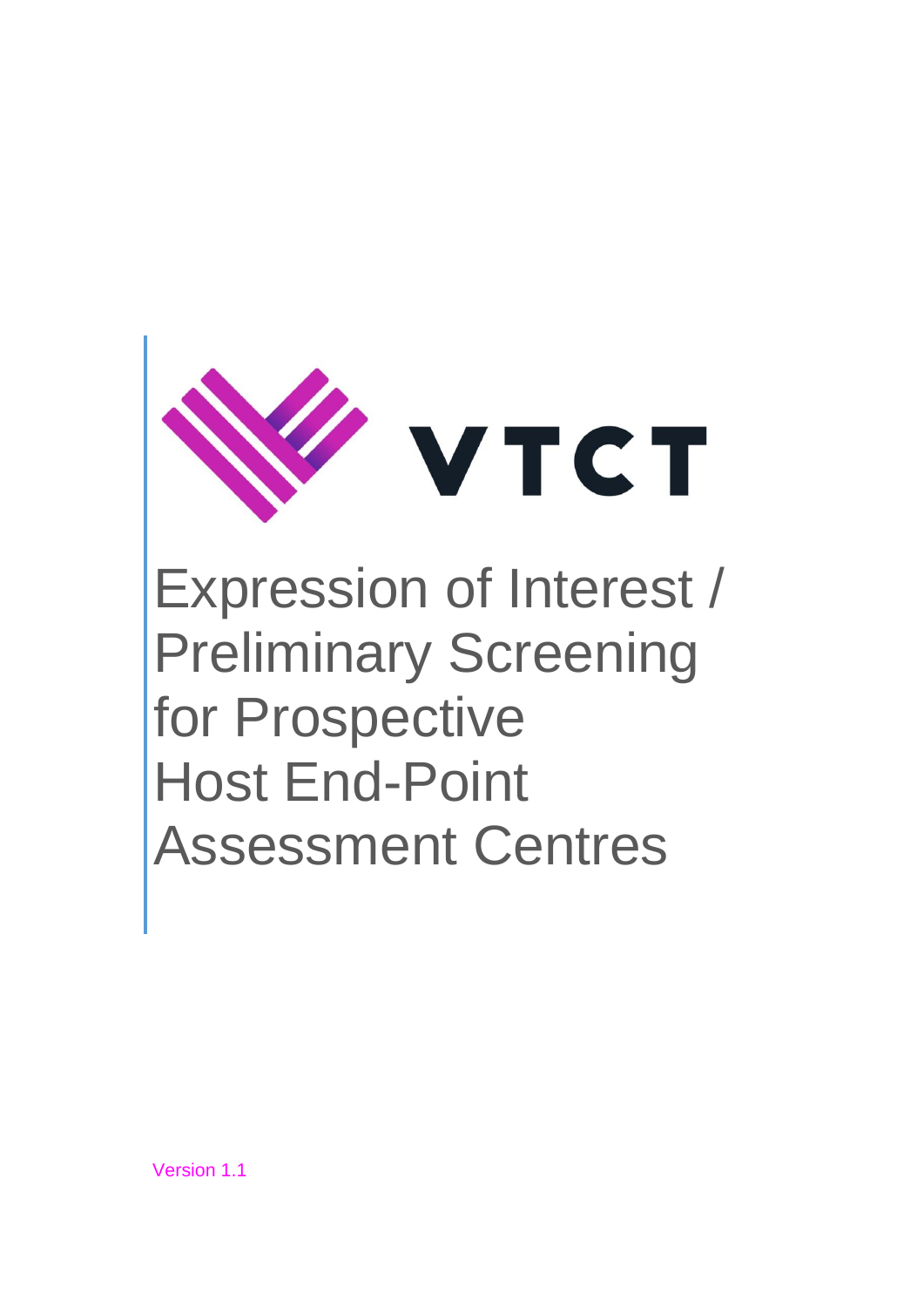

## *Contents:*

|                | 1.3 Conformation of centre closure during End Point Assessment3 |  |
|----------------|-----------------------------------------------------------------|--|
| 2 <sub>1</sub> |                                                                 |  |
|                |                                                                 |  |
| 2.2            |                                                                 |  |
|                |                                                                 |  |
|                |                                                                 |  |
|                |                                                                 |  |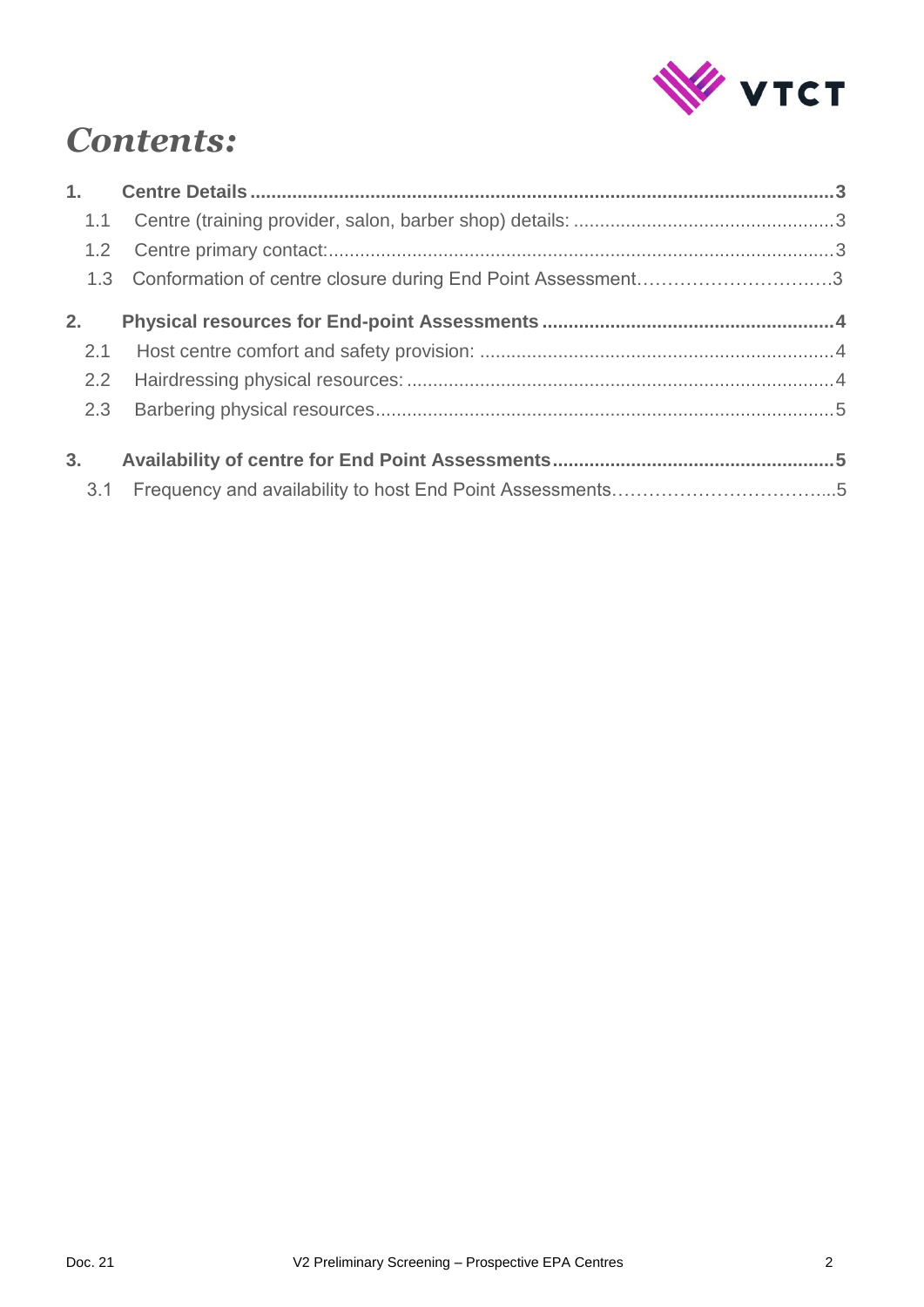

# **Expression of Interest Form**

### *End-Point Assessment Centres*

The purpose of this form is to help VTCT identify suitable centres, nationally, that can be used to conduct group End Point Assessments for the Hair Professional Apprenticeship Standards.

A key factor is the centre's ability to host – with an appropriate infrastructure – a minimum of 3 and up to a maximum of 8 apprentices per assessment, plus 8 models, plus Independent Assessment Examiners.

Centres who wish to be considered to become an End Point Assessment Centre for VTCT should complete this form and return to [apprenticeships@vtct.org.uk](mailto:apprenticeships@vtct.org.uk) in the first instance. Suitable centres who meet the basic requirements will then be invited to engage in commercial negotiations.

### <span id="page-2-0"></span>*1. Centre Details*

#### <span id="page-2-1"></span>**1.1 Centre (training provider, salon, barber shop) details:**

| Centre name:                                          |  |
|-------------------------------------------------------|--|
| Centre address:<br>(please include region, post code) |  |
| Centre telephone details:                             |  |
| VTCT centre number (if known):                        |  |

#### <span id="page-2-2"></span>**1.2 Centre primary contact:**

| Name:      |  |
|------------|--|
| Job title: |  |
| Telephone: |  |
| Email:     |  |

#### **1.3 Centre closure:**

| Confirmation from the host centre that the End Point Assessment will be the | Yes | <b>No</b> |
|-----------------------------------------------------------------------------|-----|-----------|
| only activity in the centre/dedicated area during the End Point Assessment  |     |           |

#### **1.4 Entry requirements into centre:**

**How will an apprentice gain entry to the EPA centre?** *(Security measures)*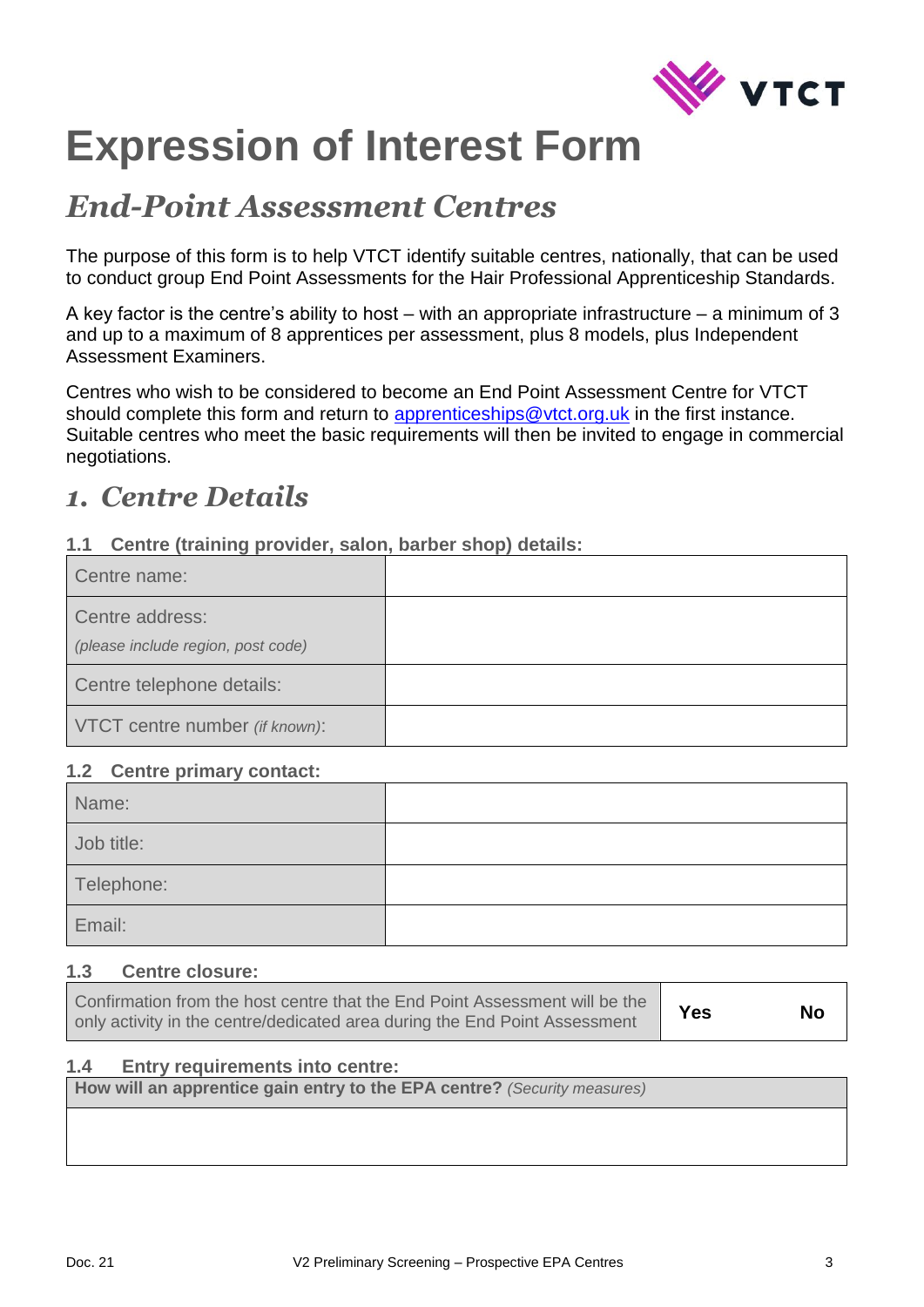

### <span id="page-3-0"></span>*2. Physical resources for End-point Assessments*

#### <span id="page-3-1"></span>**2.1 Host centre comfort and safety provision:**

| <b>Centre safety provision for EPA</b>                                          | $\checkmark$ | Number available |
|---------------------------------------------------------------------------------|--------------|------------------|
| Centre member of staff on day (onsite for whole EPA)                            |              |                  |
| Nominated point of contact for emergencies                                      |              |                  |
| Waiting area for clients                                                        |              |                  |
| <b>Toilet facilities</b>                                                        |              |                  |
| <b>Refreshment facilities</b>                                                   |              |                  |
| First Aid box                                                                   |              |                  |
| Sharps box                                                                      |              |                  |
| Fire regulations guidelines                                                     |              |                  |
| <b>Risk assessment</b>                                                          |              |                  |
| All host centre equipment must comply with the Health<br>and Safety at Work Act |              |                  |
| COSHH sheets for product range(s)                                               |              |                  |

#### <span id="page-3-2"></span>**2.2 Hairdressing physical resources:**

| <b>Hairdressing centre EPA equipment criteria</b> | <b>Number available</b> |
|---------------------------------------------------|-------------------------|
| Work stations with mirror                         |                         |
| Hairdressing chairs                               |                         |
| Back wash basins                                  |                         |
| Hairdressing trolleys                             |                         |
| Hood dryers                                       |                         |
| Climazone/heat accelerator                        |                         |
| Cutting stools                                    |                         |
| Designated product mixing area                    |                         |
| Towels and gowns for 24 models                    |                         |